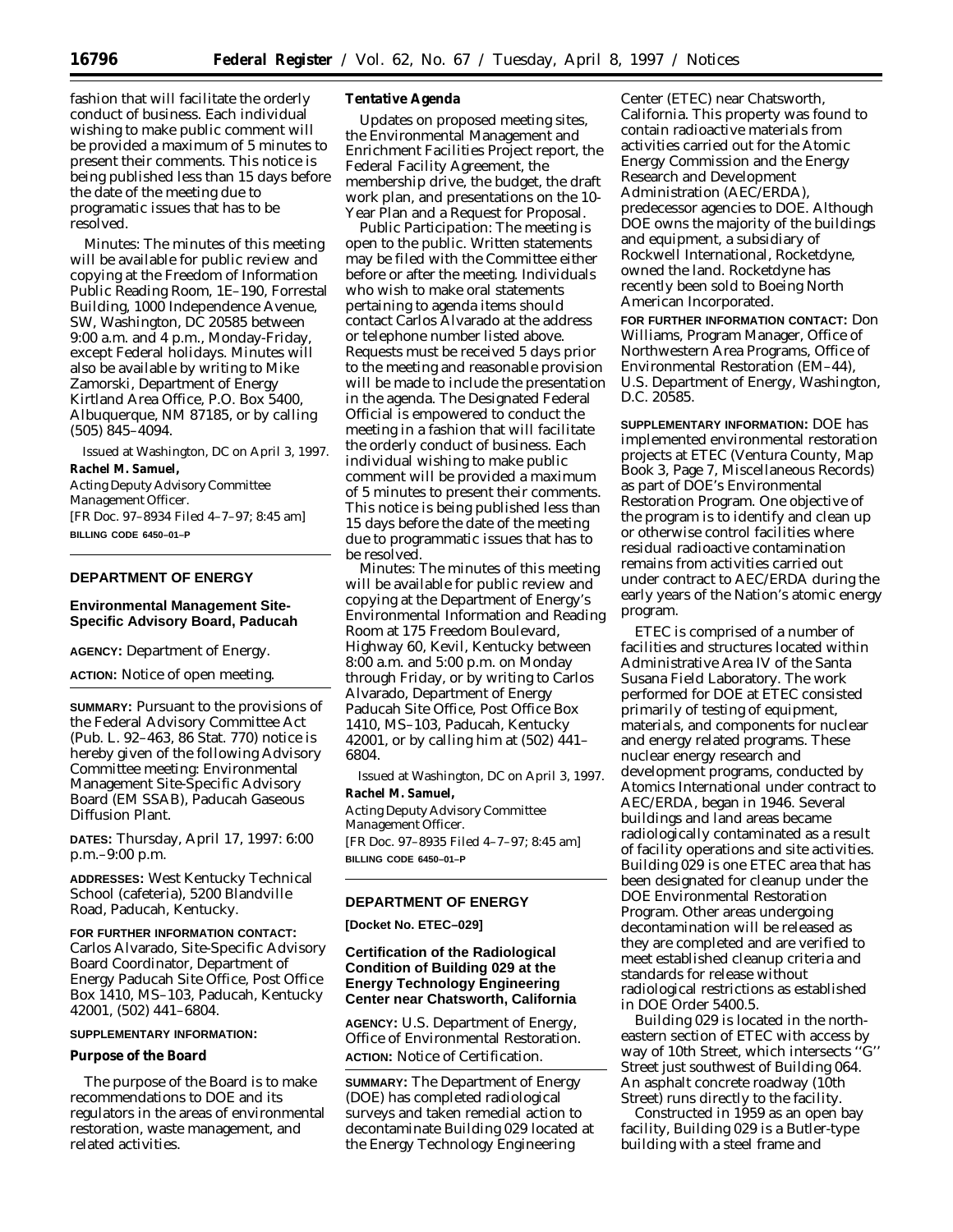corrugated metal siding and roofing. The building is 20 ft. x 40 ft. with a 12 ft. eave height. It is a single room with no office, support laboratory, rest room areas, or installed air conditioners. The ceiling and walls are insulated with a 1 inch thick fiberglass mat. The concrete floors were originally covered with asphalt tile; however, the tile has now been removed.

From 1959 to 1974, Building 029 was used as a facility for calibrating radiation detection instruments. In 1959 and in subsequent years, it was known as the ''Radiation Measurements Facility'' or the ''Old Calibration Facility.''

Calibration sources were housed within Building 029. Radium-226, and later cesium-137, sources were housed inside a source storage well made from a 12-inch diameter, 10-ft. long Schedule-20 galvanized pipe casing which was installed below grade. The sources were attached to nylon strings and were guided through three 1-inch diameter Pyrex tube thimbles within Schedule-40 galvanized pipes which were embedded evenly within the casing, with concrete as embedment. The encapsulated cobalt-60 sources were housed separately in a 12-inch diameter pipe which extended 10 ft. below grade and 4 ft. above grade. Above grade, the pipe was enclosed with lead shielding and covered by a 77 inch square concrete rolling door. The neutron sources were housed in a 3 ft. x 3 ft. x 2 ft. deep pit, with a graphite neutron exposure block.

All of the sources were fully encapsulated, leak-tested at least every six months in compliance with State of California Radiation Control Regulations, and subsequently removed from Building 029. Thus, apart from one incident involving the dropping of a radium-226 capsule (described below), there is no known cause for radioactive contamination in the facility.

Radioactivity was released from one of the radium-226 source capsules (Source No. 1) on March 23, 1964, when this source became detached from the nylon string and fell into the bottom of the source thimble. The 13-ft. fall cracked the outer plastic encapsulation surrounding the inner capsule and released some loose radium-226. Release of radioactivity was primarily confined to the well and the source thimble. An April 10, 1964, report describing the incident, the subsequent recovery of the source, and the decontamination of the area outside the well is found in Reference 11, Appendix A, of the Final Decontamination and Radiological Survey report.

Operation of the facility continued by replacing all the radium-226 sources with two cesium-137 sources. On November 20, 1970, the 4.6 curie cesium-137 source was accidently dropped 10 ft. to the bottom of the well. No contamination release occurred. When all sources were removed from Building 029 in 1974, a radiation survey was performed which showed that the facility was free of radiological contamination except for the interior of the radium-226 storage well. In 1988, the radium-226 storage well was excavated along with the radium-226 source holder, and both were disposed of as low-level radioactive waste. This work was performed and paid for by Rockwell/Rocketdyne.

Rockwell/Rocketdyne performed an additional radiological survey in 1990. In 1993, the Environmental Survey and Site Assessment Program of the Oak Ridge Institute for Science and Education performed an independent verification of the decontamination work performed by Rockwell/ Rocketdyne in 1988. Postdecontamination surveys have demonstrated that Building 029 is in compliance with DOE decontamination criteria and standards for release without radiological restrictions. The State of California Department of Health Services has concurred that the proposed release guidelines provide adequate assurance for release without further radiological restrictions. In the event of property transfer, DOE intends to comply with applicable Federal, State, and local requirements.

No appreciable personnel radiation exposure was anticipated or encountered from decontamination activities for Building 029.

Building 029 decommissioning costs were funded by Rockwell International and complete cost records are unavailable.

The certification docket will be available for review between 9:00 a.m. and 4:00 p.m., Monday through Friday (except Federal holidays), in the U.S. DOE Public Reading Room located in Room 1E–190 of the Forrestal Building, 1000 Independence Avenue S.W., Washington, D.C. Copies of the certification docket will also be available at the following locations: DOE Public Document Room, U.S. Department of Energy, Oakland Operations Office, the Federal Building, 1301 Clay Street, Oakland, CA; California State University, Northridge, Urban Archives Center, Oviatt Library, Room 4, 18111 Nordhoff, Northridge, CA; Simi Valley Library, 2629 Tapo Canyon Road, Simi Valley, CA; and the Platt Branch, Los Angeles Public

Library, 23600 Victory Boulevard, Woodland Hills, CA.

DOE has issued the following statement of certification:

*Statement of Certification:* Energy Technology Engineering Center, Building 029

The U.S. Department of Energy (DOE), Oakland Operations Office, Environmental Restoration Division, has reviewed and analyzed the radiological data obtained following decontamination of Building 029 at the Energy Technology Engineering Center. Based on analysis of all data collected and the results of independent verification, DOE certifies that the following property is in compliance with DOE radiological decontamination criteria and standards as established in DOE Order 5400.5. This certification of compliance provides assurance that future use of the property will result in no radiological exposure above applicable guidelines established to protect members of the general public or site occupants. Accordingly, the property specified below is released from DOE's Environmental Restoration Program.

Property owned by Boeing North American Incorporated:

Building 029, at the Energy Technology Engineering Center (situated in Area IV of the Santa Susana Field Laboratory), located in a portion of Tract ''A'' of Rancho Simi, in the County of Ventura, State of California, as per map recorded in Book 3, Page 7 of Miscellaneous Records of Ventura County.

Issued in Washington, D.C., on March 28, 1997.

### **James J. Fiore,**

*Acting Deputy Assistant Secretary for Environmental Restoration.*

### **Statement of Certification: Energy Technology Engineering Center, Building 029**

The U.S. Department of Energy, Oakland Operations Office, Environmental Restoration Division, has reviewed and analyzed the radiological data obtained following decontamination of the Energy Technology Engineering Center Building 029. Based on this analysis of all data collected, the Department of Energy (DOE) certifies that the following property is in compliance with DOE decontamination criteria and standards. This certification of compliance provides assurance that future use of the property will result in no radiological exposure above applicable guidelines established to protect members of the general public or site occupants.